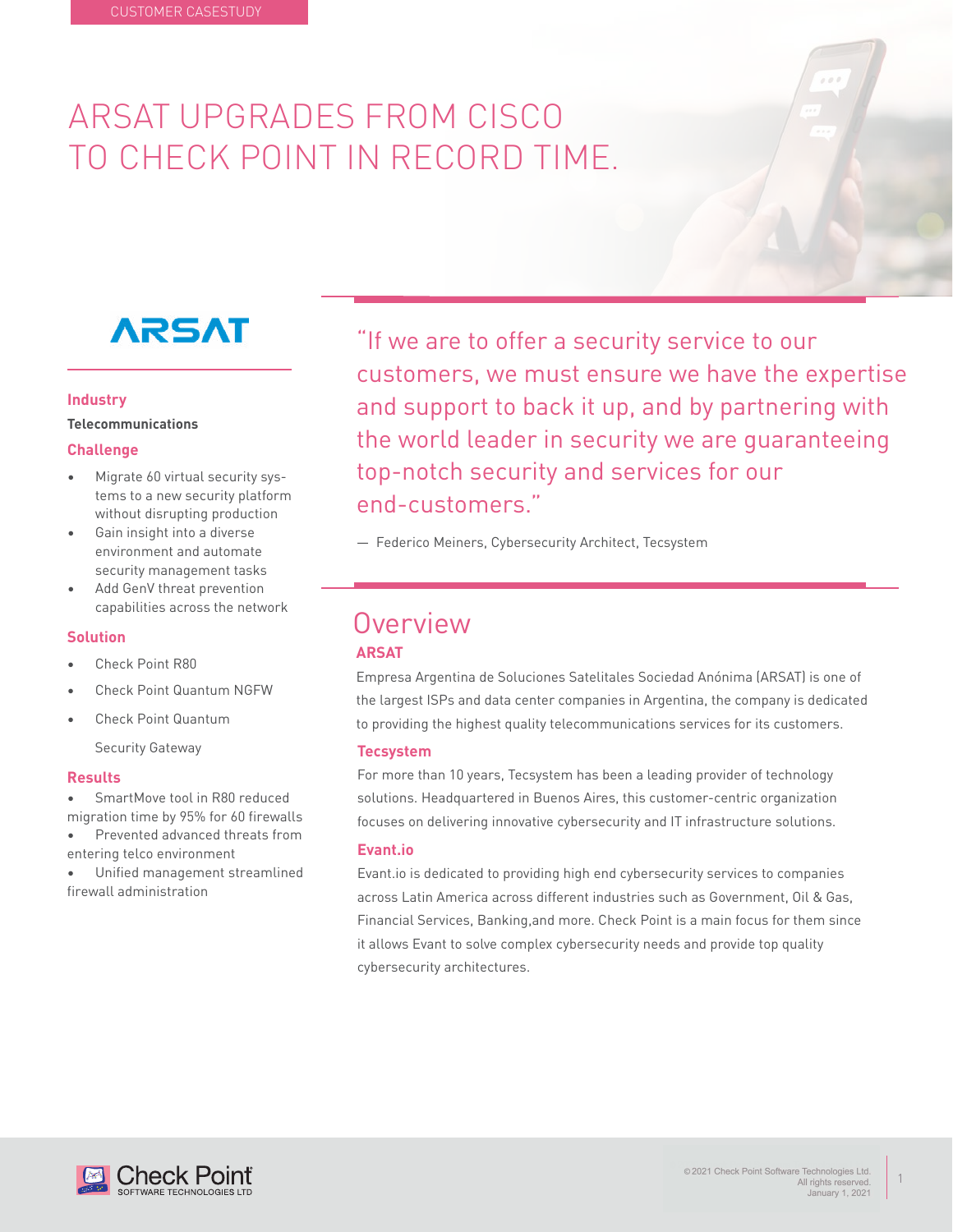

"The customer chose Check Point for their amazing threat prevention technology, and because they had had a good prior experience with Check Point"

—Federico Meiners, Cybersecurity Architect, Tecsystem

## Business Challenges

#### **Securing a Major Telecommunications Provider, ARSAT**

ARSAT recently approached Tecsystem in conjunction with Evant.io to help them upgrade their security to ensure the best security for today's advanced GenV threats. Its existing Cisco firewalls were resource-intensive, with excessive memory consumption and frequent crashes.

"ARSAT's existing firewalls lacked robust threat prevention, and were difficult to manage," said Federico Meiners, Cybersecurity Architect, at Tecsystem. "The customer has a massive environment with more than 300 types of technologies, handling all kinds of ISP traffic. We needed a solution that would deliver advanced threat prevention, backed by unified, automated management for in-depth visibility into our customer's environment."

## Solution

#### **Automating Migration and Achieving Visibility for Management**

After considering competitive solutions from Palo Alto Networks, Fortinet, and Cisco, ARSAT deployed Check Point 23500 Next Generation Security Gateways with Intrusion Prevention System (IPS), Antibot, and Antivirus software technologies. These next-generation appliances combine comprehensive security protections with high performance, to safeguard enterprise and data center networks. To provide an additional layer of network threat prevention and extraction that ARSAT required, Tecsystem also deployed Check Point Sandblast Network.

"The customer chose Check Point for their amazing threat prevention technology, and because they had had a good prior experience with Check Point," said Meiners. "Its technologies provide protection even against Fifth-Generation cyber attacks."

Tecsystem and Evant.io worked together migrated 60 virtual firewalls to its new solution, moving from 40,000 policy rules to 6,000 on the Check Point solution, and optimizing operations by 90 percent. To manage the solution, Tecsystem deployed R80, which provides centralized management for both physical and virtual networks. With more than 100 new features in its release, R80.30 consolidates every aspect of ARSAT's security environment. A customizable dashboard provides full visibility across the network, enabling IT to focus on strategic issues by decreasing troubleshooting and time required for day to day tasks.

### For more information, visit: https://www.checkpoint. com/products/



2